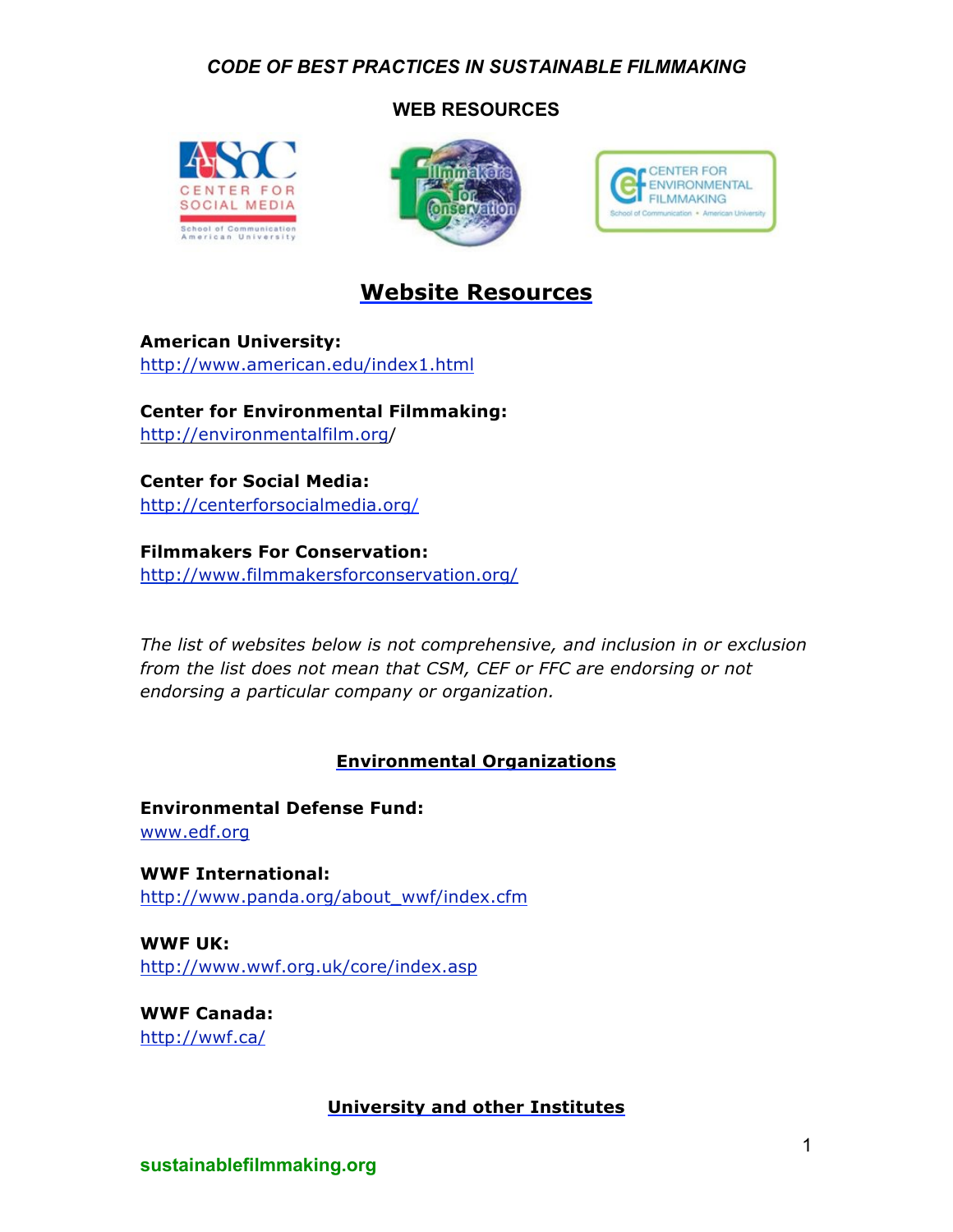## **WEB RESOURCES**

## **Institute for Sustainable Energy and the Environment – University of Bath:**

http://www.bath.ac.uk/i-see/

**Monash Sustainability Institute:** http://www.monash.edu/research/sustainability-institute/

**Stockholm Environment Institute:** http://www.sei.se/index.php

## **Stockholm Environment Institute at York:**

http://www.york.ac.uk/inst/sei/welcome.html

**Tufts Office of Sustainability:** http://sustainability.tufts.edu/index.htm

**UCLA Institute of the Environment:** http://www.ioe.ucla.edu/

**Union of Concerned Scientists:** http://www.ucsusa.org/

## **Carbon Calculators**

Act On CO2: UK government online carbon footprint calculator for households http://actonco2.direct.gov.uk/index.html

**Carbon Footprint:** Small business carbon calculator https://secure.carbonfootprint.com/users/default.aspx?t=b&ReturnUrl=http %3a%2f%2fwww.carbonfootprint.com%2fbusinesscalculator.aspx

**The Climate Trust:** Business and Organization Carbon Calculator http://www.climatetrust.org/content/calculators/Business\_&\_Org\_Calculator. pdf

**Environmental Protection Agency Personal Emissions Calculator:** http://www.epa.gov/climatechange/emissions/ind\_calculator.html

**Green Fleets Emissions Calculator:**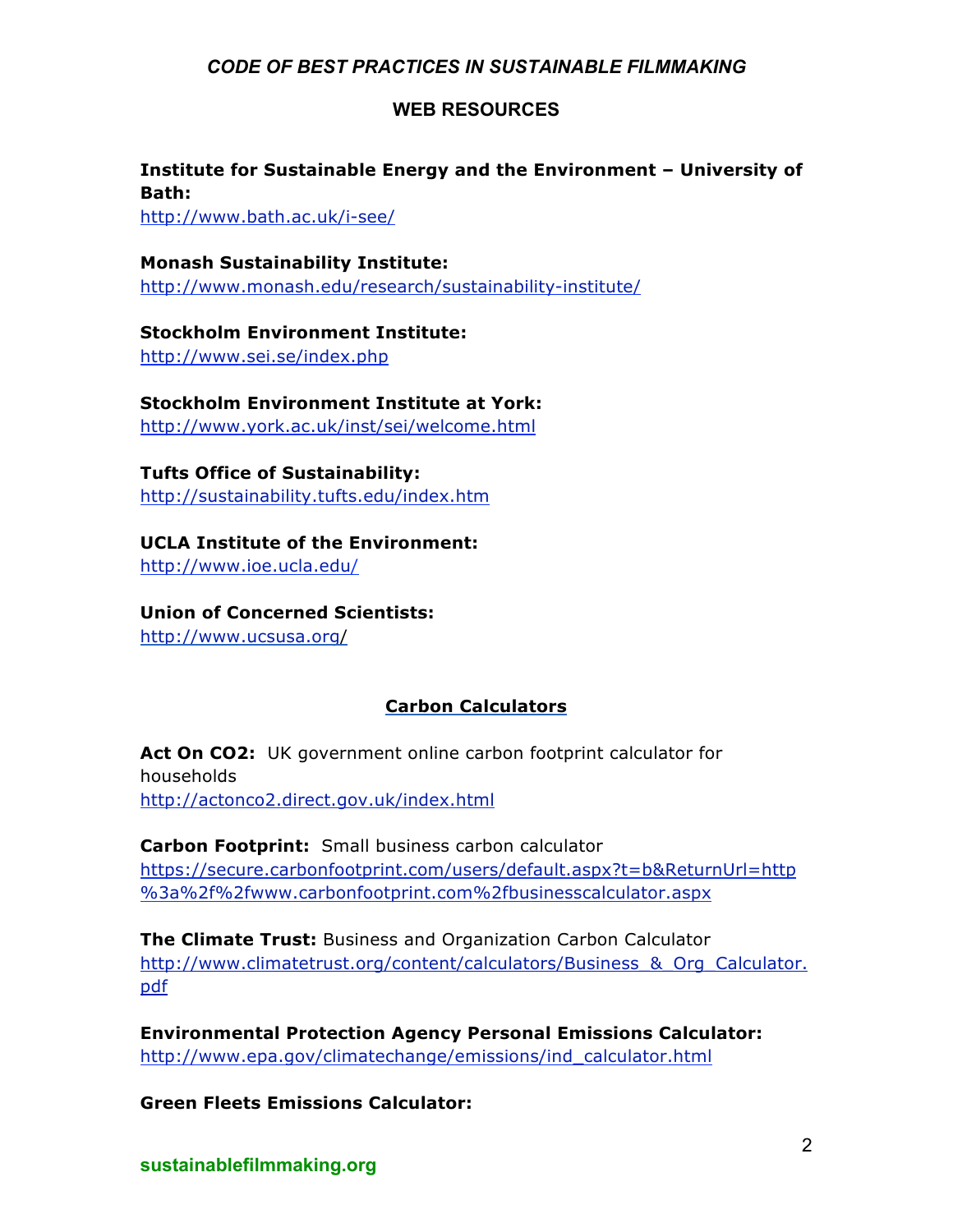## **WEB RESOURCES**

http://www.psgreenfleets.org/

**The Greenhouse Gas Protocol Initiative:** Calculation tools for various industries http://www.ghgprotocol.org/calculation-tools

**The Nature Conservancy Carbon Footprint Calculator:** http://www.nature.org/initiatives/climatechange/calculator/

**Safe Climate Carbon Calculator:** http://www.safeclimate.net/calculator/

## **Information on Carbon Offsets**

**The Gold Standard:**  http://www.cdmgoldstandard.org/

## **Document about The Gold Standard:**

http://www.cdmgoldstandard.org/uploads/file/GS\_Flyer\_06\_web.pdf

## **Environmental Defense Fund Carbon Offset List:**

www.carbonoffsetlist.org

**Tufts Climate Initiative:** Article on Carbon Offsets http://www.tufts.edu/tie/tci/carbonoffsets/index.htm

# **WWF Article on the comparison of carbon offset standards:**

http://www.panda.org/about\_wwf/what\_we\_do/climate\_change/index.cfm?u NewsID=126700

**Carbon Offset Watch:** Independent Australian based carbon offset ranking company http://www.carbonoffsetwatch.org.au/

**Carbon Catalog:** directory listing and rating 96 offset providers and 323 projects worldwide. http://www.carboncatalog.org/

## **Companies and Organizations providing Gold Standard Carbon Offsets**

**sustainablefilmmaking.org**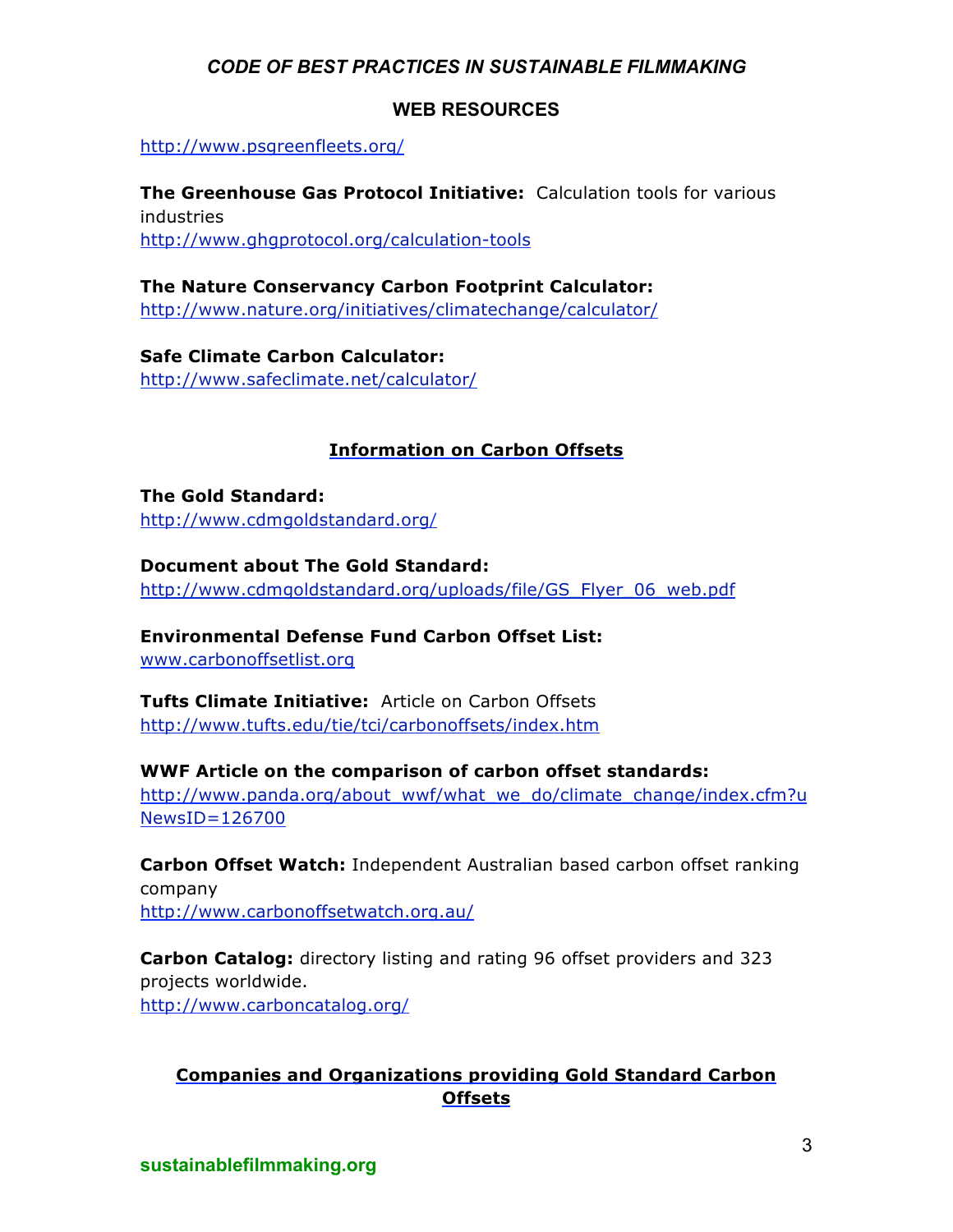## **WEB RESOURCES**

## **Atmosfair (WWF Recommended):**

http://www.atmosfair.de/index.php?L=3

**Climate Care:** http://www.climatecare.org/

**Climate Friendly (WWF Recommended):**  https://climatefriendly.com/

**Enpalo:**  http://enpalo.com/

**My Climate (WWF Recommended):** http://www.my-climate.com/

**Native Energy (WWF Recommended):** Film Friendly http://www.nativeenergy.com/

**Planetair:**  http://planetair.ca/

**Pure (UK):**  http://www.puretrust.org.uk/WhyPure.aspx

**Sustainable Travel International:** http://www.sustainabletravelinternational.org/

## **Green Filmmaking**

**DC Environmental Film Festival - Green Film Forum:**  http://www.dcenvironmentalfilmfest.org/forum.php?ForumID=2

**Earthmark:** US based http://www.earthmark.net/

**Environmental Media Association:** LA-based. Publishes green filmmaking checklists and runs annual green media awards. http://www.ema-online.org/green\_seal.php

**The Green Code Project:** A green code for the media industries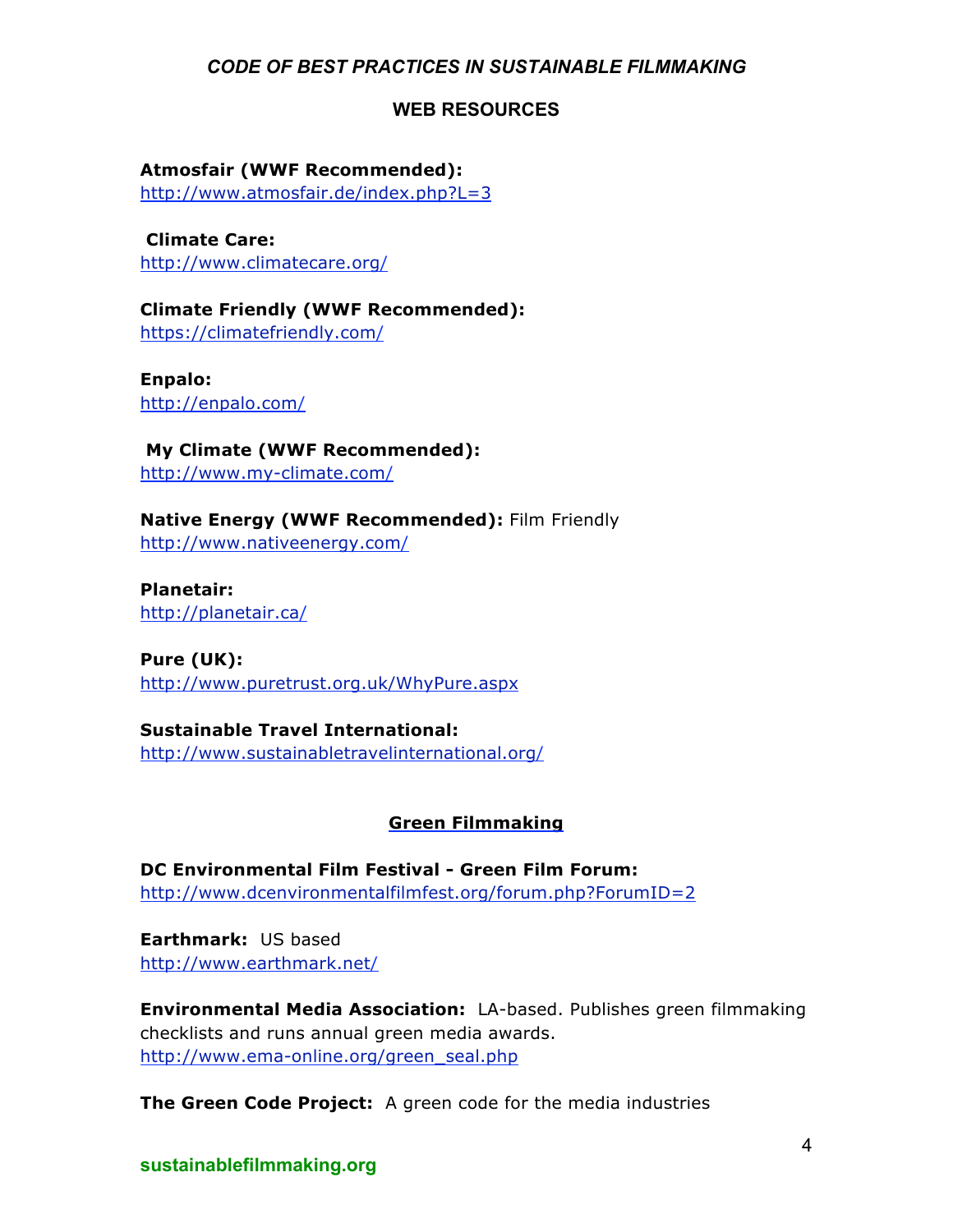## **WEB RESOURCES**

http://greencodeproject.org/

**Green Film Alliance:** Information, resources & forum http://www.greenfilmalliance.org/index.php?option=com\_content&view=artic le&id=29&Itemid=37

## **Country, State and Local Film Offices**

**California Film Commission Green Resource Guide:**  http://www.film.ca.gov/GreenFilmmaking/index.html

**Film New Mexico:**  http://www.nmfilm.com/filming/green-filming/

**Film San Antonio:** Low Impact Filmmaking http://www.visitsanantonio.com/film/permits-and-procedures/low-impactfilmmaking/index.aspx

**Florida Green Production Plan:**  http://www.filminflorida.com/prl/gpp.asp

## **Greening The Screen:** New Zealand

http://www.greeningthescreen.co.nz/

## **New York City Mayor's Film Office:** Green production

http://www.nyc.gov/html/film/html/resources/nyc\_green\_screen.shtml

**Oregon Governor's Office of Film and Television:** Green Production http://oregonfilm.org/resources/greenproduction/

**Reel Green BC (British Columbia):**  http://bcfilmcommission.com/reel\_green\_bc/

**Vancouver Film Studios:** Green Initiatives http://www.vancouverfilmstudios.com/news/press20080127.html

> **Washington State Film Office:** http://www.filmwashington.com/production/index.html

## **Professional Reports**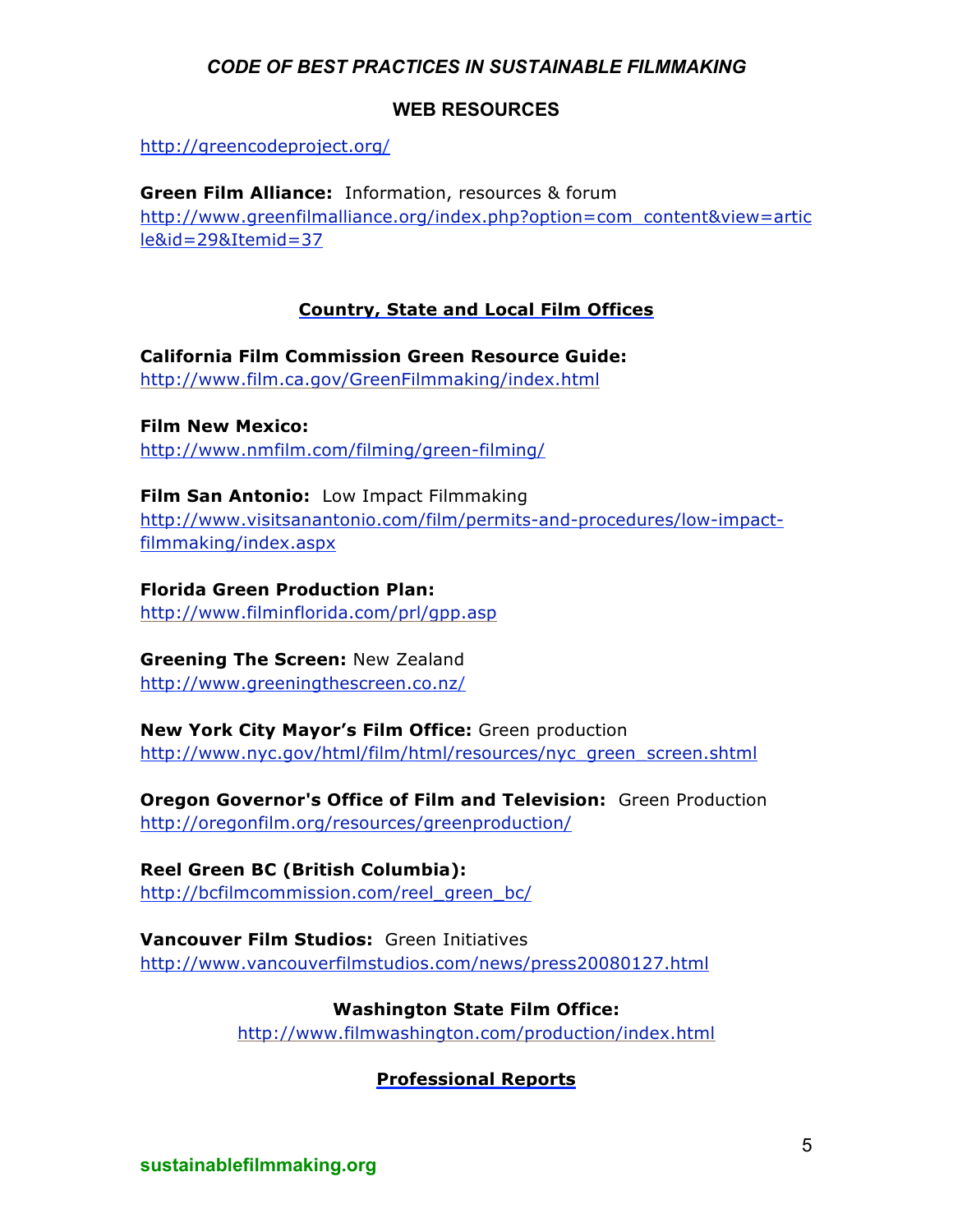## **WEB RESOURCES**

#### **Sustainability in the Motion Picture Industry:**

http://personal.anderson.ucla.edu/charles.corbett/papers/mpis\_report.pdf

**UK Film Council:** "Developing an Environmental Strategy for UK Film" http://www.ukfilmcouncil.org.uk/media/pdf/2/t/Developing\_an\_Environment al Strategy for UKFC.pdf

#### **Climate Change Information**

**BBC Climate Information:** http://www.bbc.co.uk/climate/

**Climate of Our Future:** http://climateofourfuture.org/

**Climate Progress:** http://climateprogress.org/

**Environmental Defense Fund Global Warming Site:** www.edf.org/globalwarming

**Goddard Institute Common Sense Climate Index:** http://data.giss.nasa.gov/csci/

**Intergovernmental Panel on Climate Change:** http://www.ipcc.ch/

**Tyndall Centre for Climate Change Research:** http://www.tyndall.ac.uk/

**UK Met Office Hadley Centre:** http://www.metoffice.gov.uk/research/hadleycentre/

**US Department of Commerce National Climatic Data Center:** http://www.ncdc.noaa.gov/oa/ncdc.html

**World Resources Institute: Climate Energy & Transport:** http://www.wri.org/climate/

**sustainablefilmmaking.org**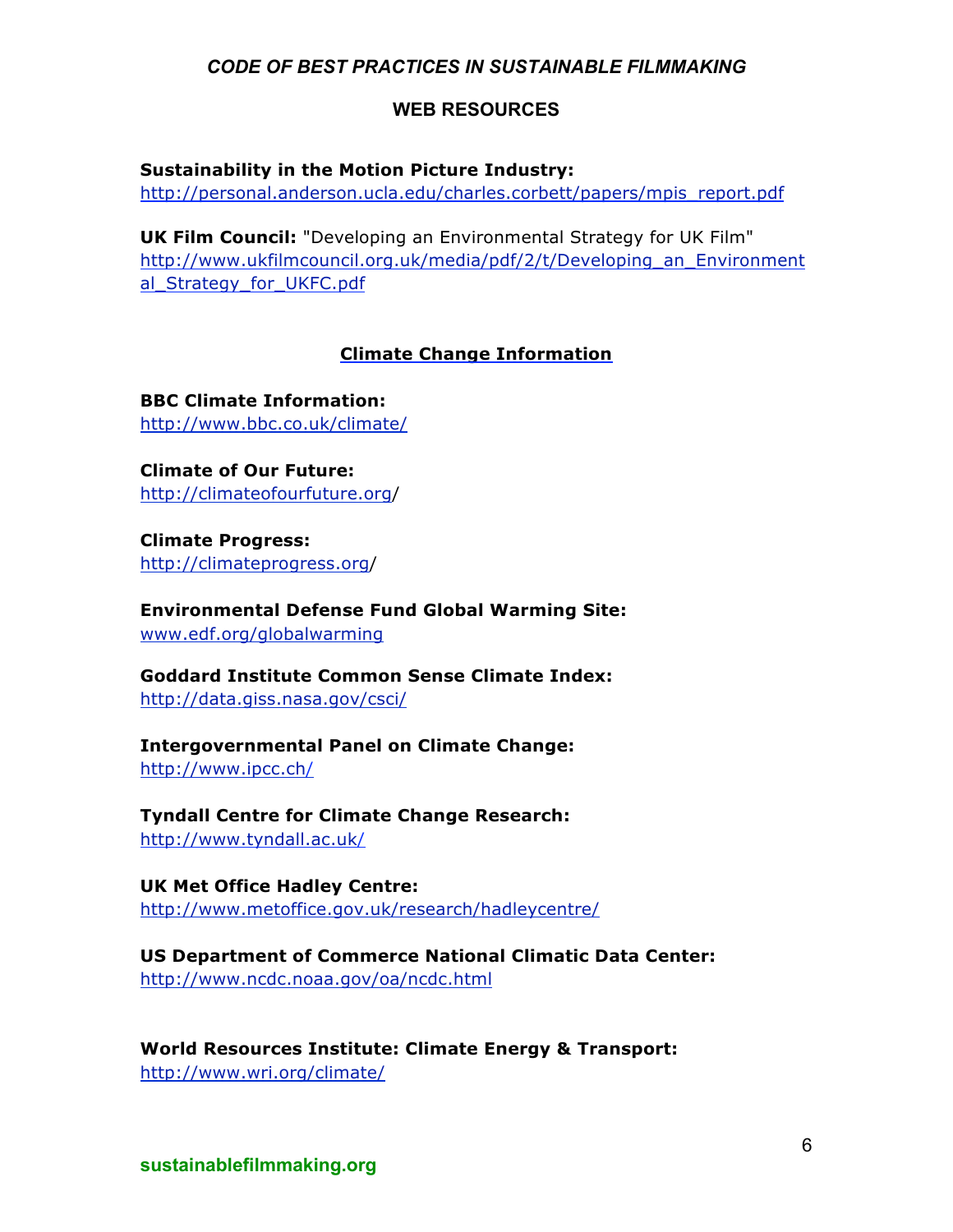#### **WEB RESOURCES**

#### **Other Useful Resources**

**AlterNet Environment:** http://www.alternet.org/environment/

**Article on Carbon Content of Bank Checks & Electronic Transfers:** http://www.bytestart.co.uk/content/news/1\_12/dd-carbon-footprint.shtml

**Article from UK Film Council on changing the way you work:** http://www.ukfilmcouncil.org.uk/media/pdf/r/p/ES\_web\_content\_Change\_Th e\_Way\_You\_Work.pdf

**Article on Climate Change:** "The Worst Can Still Be Avoided" http://www.ipsnews.net/news.asp?idnews=40025

**Canada Carbon Trust:**  http://www.carbontrust.ca/

**Carbon Trust:** http://www.carbontrust.co.uk/default.ct

**Clean Air - Cool Planet:** Campus Climate Action Toolkit (CCAT) http://www.cleanair-coolplanet.org/toolkit/content/view/43/124/

**Eco Geek Clean Technology:** http://www.ecogeek.org/content/view/28/27/

**EcoWorldly International Environmental News:** http://ecoworldly.com/

**Energy Star Appliance Certification:** http://www.energystar.gov/

**FilmBizRecycling:** NYC based http://www.filmbizrecycling.com/

**Green Batteries:**  http://www.greenbatteries.com/

**sustainablefilmmaking.org**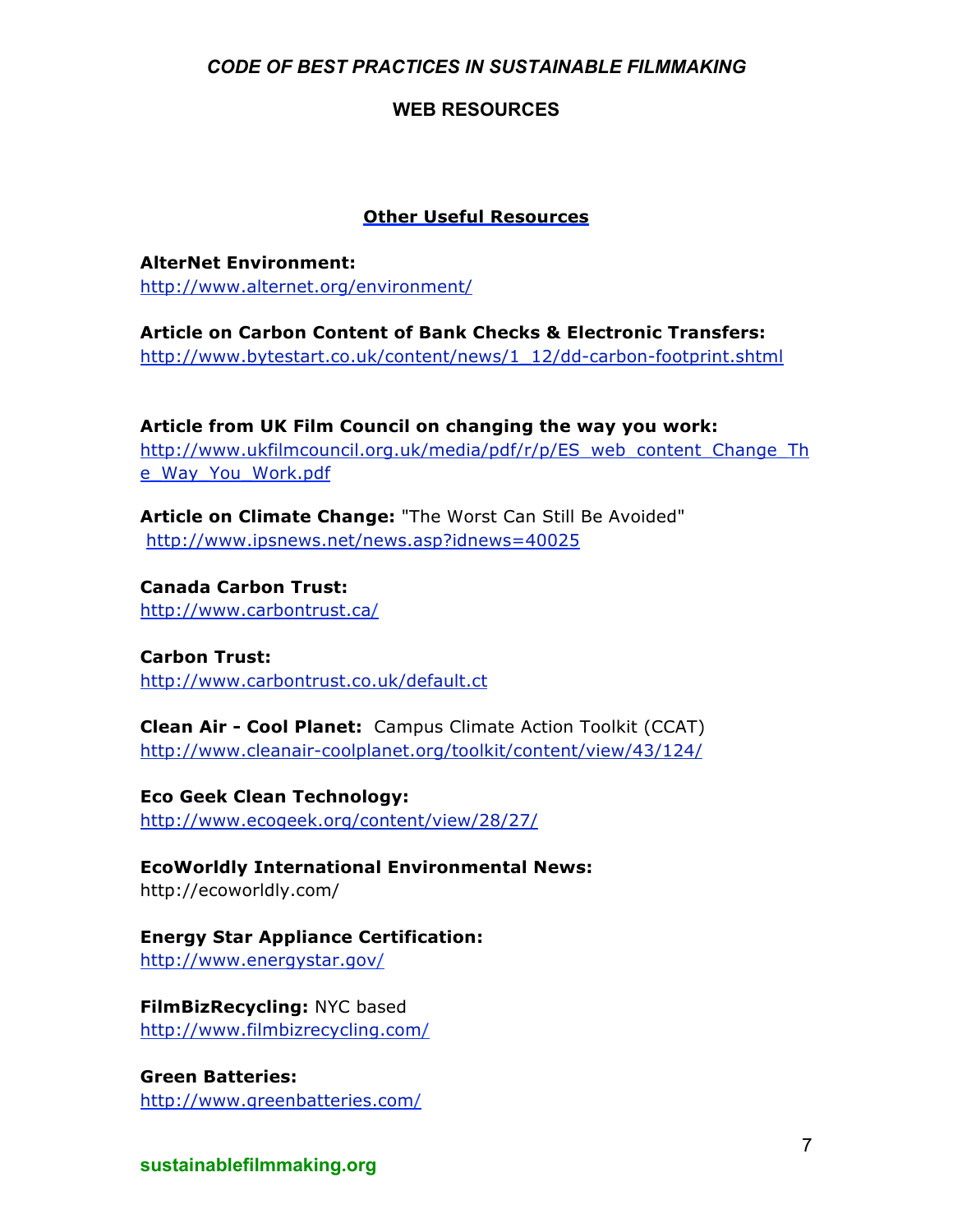#### **WEB RESOURCES**

**Green-E:** Rating for certified renewable energy http://www.green-e.org/

**Greener Event Guide:** http://www.oursouthwest.com/SusBus/gevents.html

**Julie's Bicycle:** not for profit company working to reduce the UK music industry's greenhouse gas emissions. http://www.juliesbicycle.com/

**LEED:** Green Building Council http://www.usgbc.org/DisplayPage.aspx?CategoryID=19

**The Low Carbon Economy Limited (UK):** http://www.lowcarboneconomy.com/home

**Love Earth-Information on Endangered Animals and the Environment:** http://www.loveearth.com/uk/

**Project Greenhouse Article: "**What is Your Film's Carbon Footprint?" http://www.pr.com/press-release/68085

**Student Filmmakers, Article: "**Governor Bill Richardson Announces 'Green Filmmaking' Best Practices' " http://www.studentfilmmakers.com/news/article\_1312.shtml

**Tree Hugger:**  http://www.treehugger.com/

**UK DEFRA Guidelines on GHG conversion factors for company reporting:**

http://www.defra.gov.uk/environment/business/envrp/pdf/conversionfactors.pdf

**UK Government 'Greener Living' Site:** Features a variety of links designed to promote greener living. http://www.direct.gov.uk/en/Environmentandgreenerliving/index.htm **WWF Canada Article:** "What you can do to help switch off global warming" http://www.panda.org/about\_wwf/what\_we\_do/climate\_change/what\_you\_c an\_do/index.cfm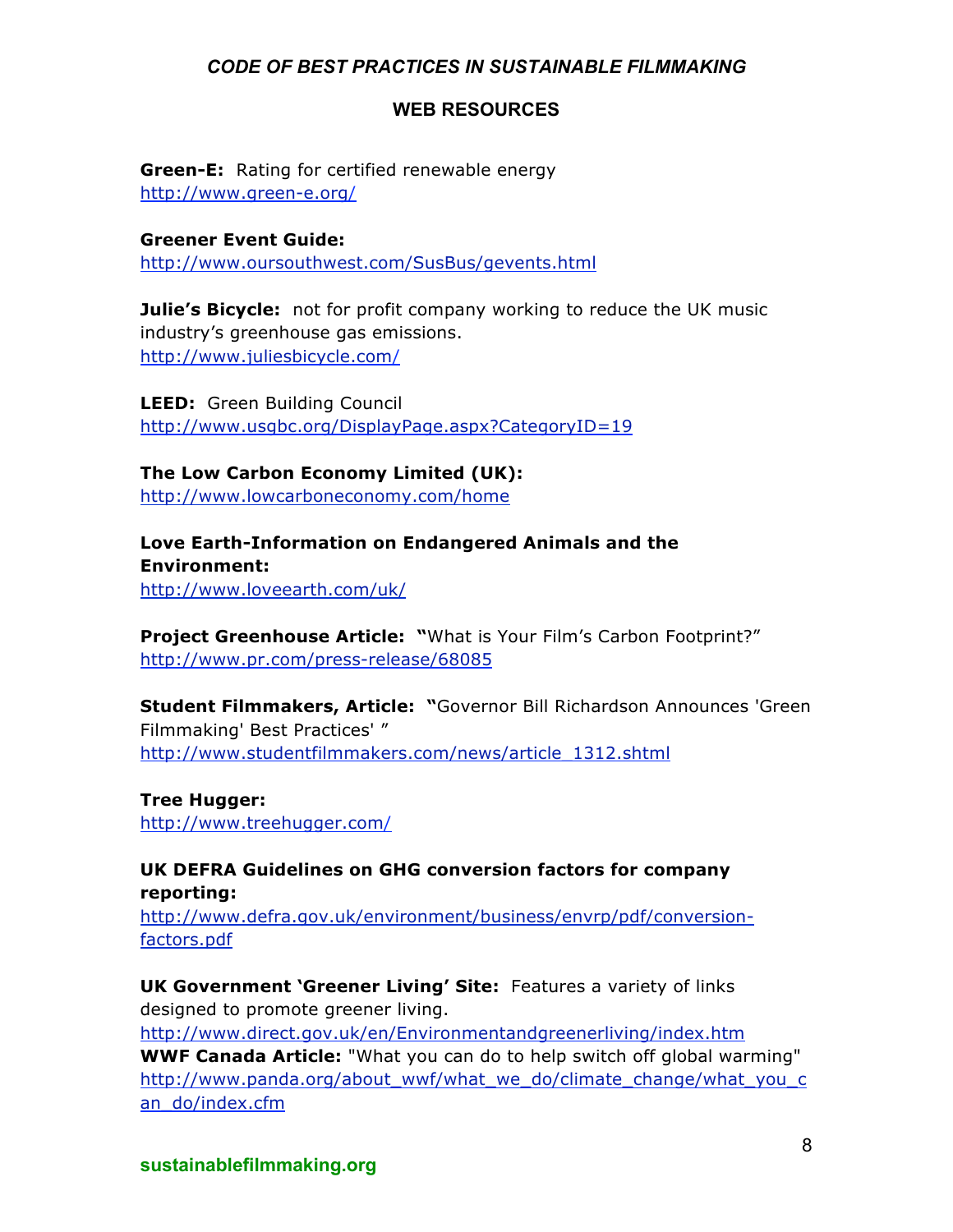## **WEB RESOURCES**

**WWF UK Article on Climate Change:**

http://www.wwf.org.uk/researcher/issues/climatechange/index.asp

### **Networking Groups**

#### **Facebook groups:**

Films4Conservation Filmmakers For Conservation Green Filmmaking

#### **Blogs**

**Gristmill:** http://gristmill.grist.org/skeptics

**Streetsblog:** http://www.streetsblog.org/

**Twilight Earth (Blog):** http://www.twilightearth.com/

**Times Online Article: "**The Top 50 Eco Blogs**"** http://timesonline.typepad.com/environment/2008/02/the-top-50-eco.html

## **Foreign Language Websites**

## **Environmental Organizations**

**WWF Brazil (Portuguese):** http://www.wwf.org.br/

**Brazilian Ministry of Environment (Portuguese):** http://www.mma.gov.br/